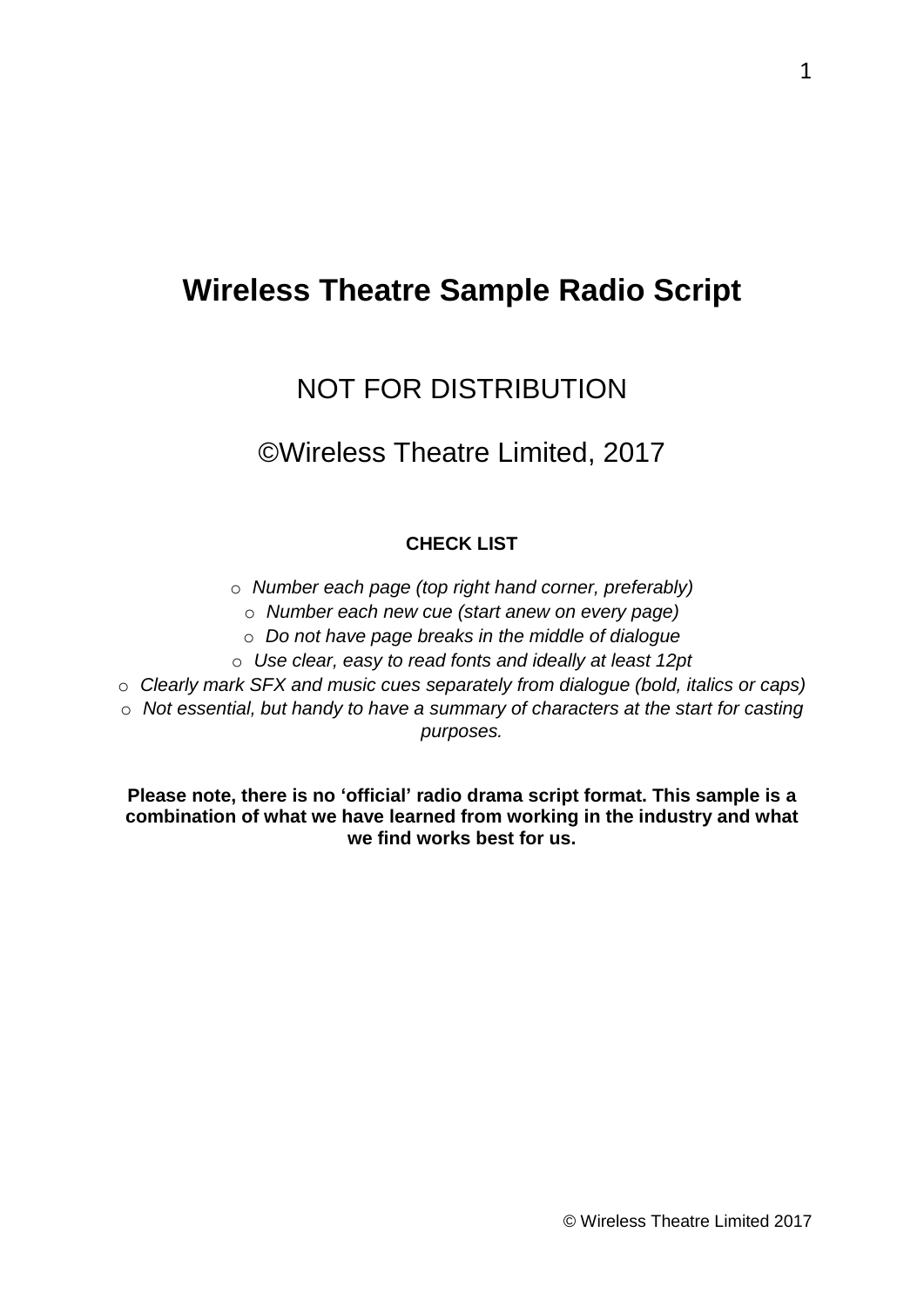# **SCENE 1. INT. THEATRE STAGE – NIGHT**

|                     | (FX: THE GREAT SWOONING LOVE THEME FROM<br>PROKOFIEV'S 'ROMEO & JULIET'. WE WON'T<br>REALISE IT JUST YET, BUT RAY IS ON A THEATRE<br>STAGE, 'ACTING'.)                                                                                                                                                                                                                                         |
|---------------------|------------------------------------------------------------------------------------------------------------------------------------------------------------------------------------------------------------------------------------------------------------------------------------------------------------------------------------------------------------------------------------------------|
| 1 RAY:              | Turn that down!                                                                                                                                                                                                                                                                                                                                                                                |
|                     | (FX: THE PROKOFIEV TURNED HALFWAY DOWN.)                                                                                                                                                                                                                                                                                                                                                       |
| 2. RAY:             | This isn't romantic. Or funny. This is just the truth. I've<br>been through a lot tonight, we all have. I mean, I never<br>thought a simple dinner party could be so complicated.<br>But if one good thing's come of it, it's the certainty that -<br>oh, turn the bloody record off, for heaven's sake!                                                                                       |
|                     | (FX: PROKOFIEV TURNED OFF.)                                                                                                                                                                                                                                                                                                                                                                    |
| 3. RAY:             | Thank you. The certainty that all this suburban nonsense<br>about who sits where at a bloody table, about sales<br>figures for blancmange and who put custard in the<br>curate's coat pocket none of it matters! What matters is<br>what I see, what I feel, when I look into into your eyes -<br>and that at least is worth all the mess. Why, my one and<br>only eternal darling, it's worth |
|                     | (FX: RATTLING OF WOODEN CUPBOARD BEHIND HIM.)                                                                                                                                                                                                                                                                                                                                                  |
| 4. RAY:             | Oh, what now? Where's that coming from? The closet?<br>Look out, look -!                                                                                                                                                                                                                                                                                                                       |
|                     | (FX: CRASH OF CUPBOARD FALLING APART,<br>ARCHIE TUMBLING TO FLOOR.)                                                                                                                                                                                                                                                                                                                            |
| 5. ARCHIE:          | Ooh, help, I've fallen on my hymn book!                                                                                                                                                                                                                                                                                                                                                        |
| 6. RAY:             | Vicar! Have you been in there all night?                                                                                                                                                                                                                                                                                                                                                       |
|                     | (FX: AUDIENCE LAUGHTER, SWIFTLY FOLLOWED BY<br>LOUD APPLAUSE. CHIRPY MUSIC PLAYING.)                                                                                                                                                                                                                                                                                                           |
| 7. RAY (TO ARCHIE): | You alright? Get up here -take a bow!                                                                                                                                                                                                                                                                                                                                                          |
| 8. ARCHIE:          | What did I say? Last night -best night! (TO AUDIENCE:)<br>Thank you! Thank you!                                                                                                                                                                                                                                                                                                                |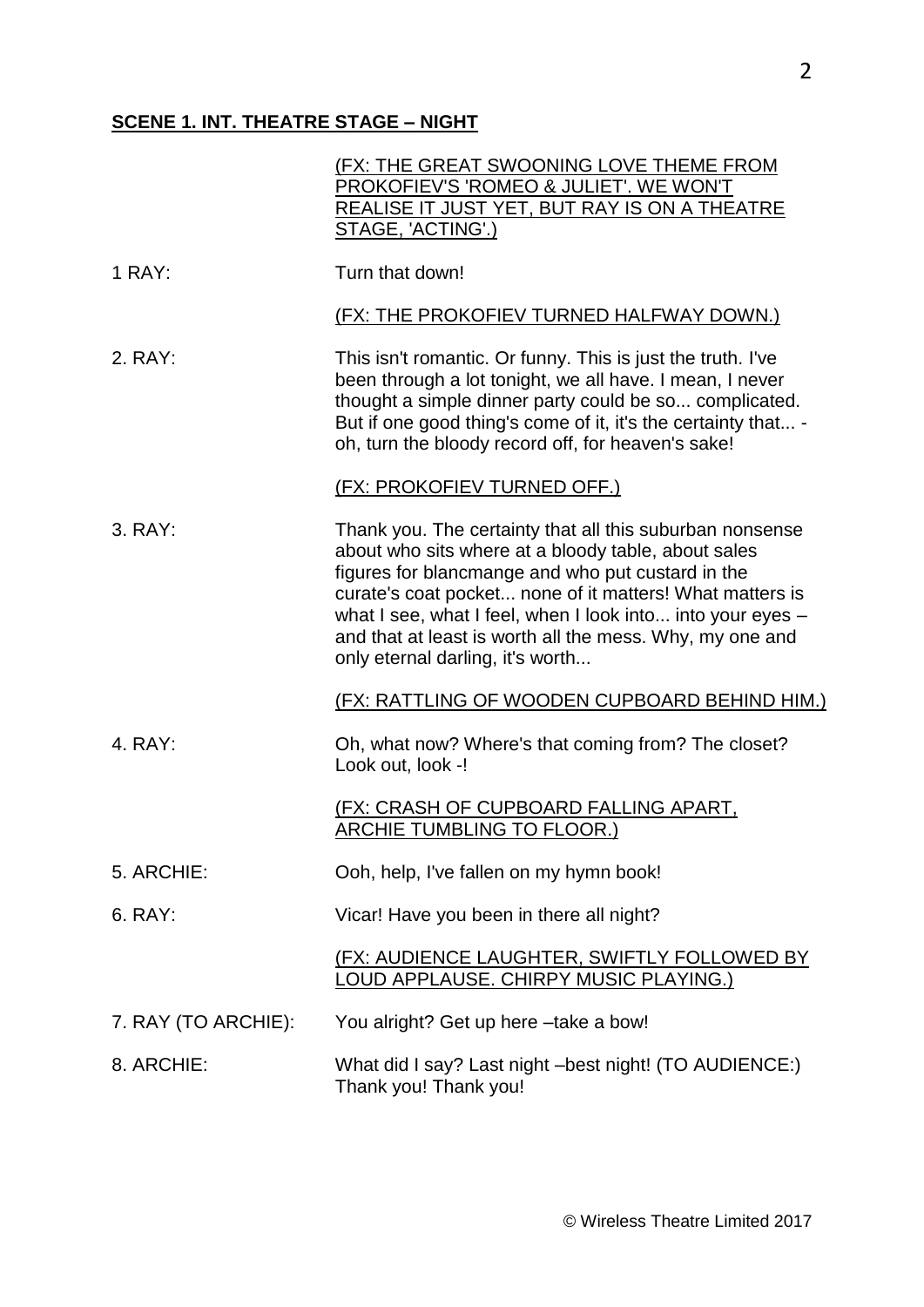## **SCENE 2. INT. DRESSING ROOM – NIGHT**

| (FX: CHATTER OF BUSY COMMUNAL DRESSING<br>ROOM. POPPING OF CHAMPAGNE CORK, DRINK<br><b>FIZZING UP.)</b>                                                                                                                                                                                                                                                                                                                    |
|----------------------------------------------------------------------------------------------------------------------------------------------------------------------------------------------------------------------------------------------------------------------------------------------------------------------------------------------------------------------------------------------------------------------------|
| Whoops! Haven't broken that light fitting, have I? Here,<br>everyone, grab a glass. And let's drink a toast to the last<br>night of "Knickers, Vicar"! A comedy triumph, I think you'll<br>all agree, an amateur production that could give those<br>professional luvvies a run for their money, fully meriting<br>the expense we have not spared in getting hold of<br>tonight's very special guest - oh, not you, Nancy. |
| What? Oh. Sorry to be a disappointment. My brother<br>here?                                                                                                                                                                                                                                                                                                                                                                |
| Ray? Oh –no. Popped out for a -a cigarette, has he?<br>Yes, downstairs he'll be.                                                                                                                                                                                                                                                                                                                                           |
| A cigarette?                                                                                                                                                                                                                                                                                                                                                                                                               |
| Hasn't he earned it?                                                                                                                                                                                                                                                                                                                                                                                                       |
| I suppose he has.                                                                                                                                                                                                                                                                                                                                                                                                          |
| Now, anyway, as I was saying The Verona Players<br>have had a hit here this week, even made a profit.                                                                                                                                                                                                                                                                                                                      |
| (FX: A 'YAY!' FROM THOSE IN DRESSING ROOM.)                                                                                                                                                                                                                                                                                                                                                                                |
| Which means we can be even more ambitious with the<br>next production. Proof of that comes tonight with our<br>special guest, who is -eh, any idea where she is?                                                                                                                                                                                                                                                           |
|                                                                                                                                                                                                                                                                                                                                                                                                                            |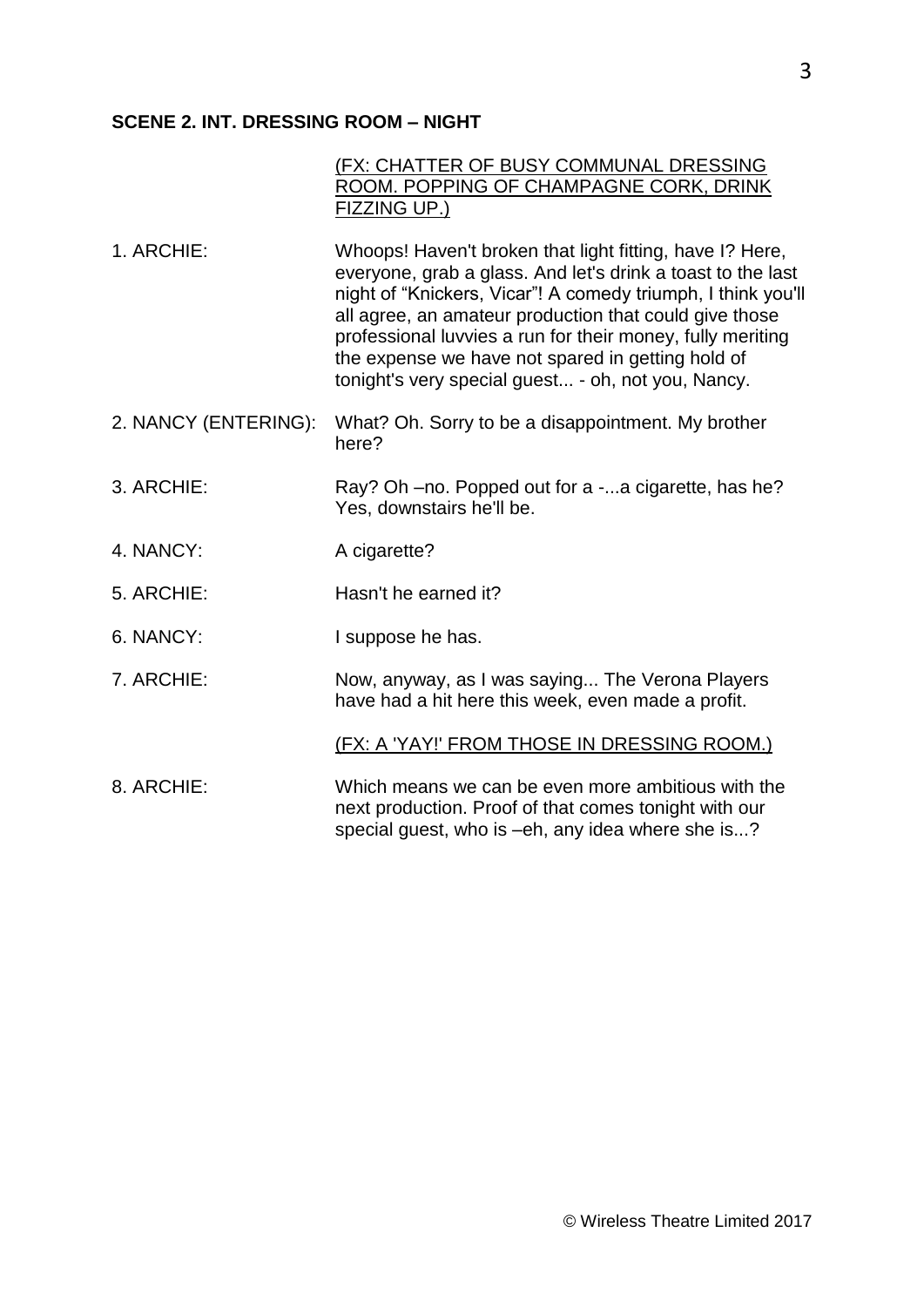### **SCENE 3. EXT. REAR OF THEATRE – NIGHT**

### (FX: DOG BARKING IN DISTANCE. STAGE DOOR RATTLES OPEN.)

| 1. NANCY:         | Ray? You out here?                                                                                                                                      |
|-------------------|---------------------------------------------------------------------------------------------------------------------------------------------------------|
| 2. RAY:           | Here I am.                                                                                                                                              |
| 3. NANCY:         | Having a smoke, I hear.                                                                                                                                 |
| 4. RAY:           | Oh. Yeah.                                                                                                                                               |
| 5. NANCY:         | I didn't know you smoked.                                                                                                                               |
| 6. RAY:           | No?                                                                                                                                                     |
| 7. NANCY:         | And I lived with you till you were twenty two.                                                                                                          |
| 8. RAY:           | Twenty three's not too late to start.                                                                                                                   |
| 9. NANCY:         | Plus I've had you living on my couch for the last four<br>months. And still haven't seen you dirty an ashtray.                                          |
| 10. RAY:          | A combination of a bad divorce and a sister putting me up<br>in a house out of the Ideal Home Show might explain my<br>doing it fiercely but furtively. |
| <b>11. NANCY:</b> | You remember, as a kid, when you told me you'd seen<br>Batman in our treehouse?                                                                         |
| 12. RAY:          | Vaguely.                                                                                                                                                |
| <b>13. NANCY:</b> | I didn't believe you then. I don't believe you now.                                                                                                     |
| 14. RAY:          | Well I've been telling my fellow players I smoke. Gives<br>me an excuse to get out of their company at moments<br>like this.                            |
| <b>15. NANCY:</b> | I thought you'd want to be up there, sharing the<br>champagne. The show was a triumph.                                                                  |
| 16. RAY:          | A triumph? Yes it was, sort of. Which is why I wanted to<br>be alone. - Oh, I don't mind being alone with you.                                          |
| 17. NANCY:        | Thanks.                                                                                                                                                 |
| 18. RAY:          | It's a load of rubbish, obviously.                                                                                                                      |
| <b>19. NANCY:</b> | What?                                                                                                                                                   |